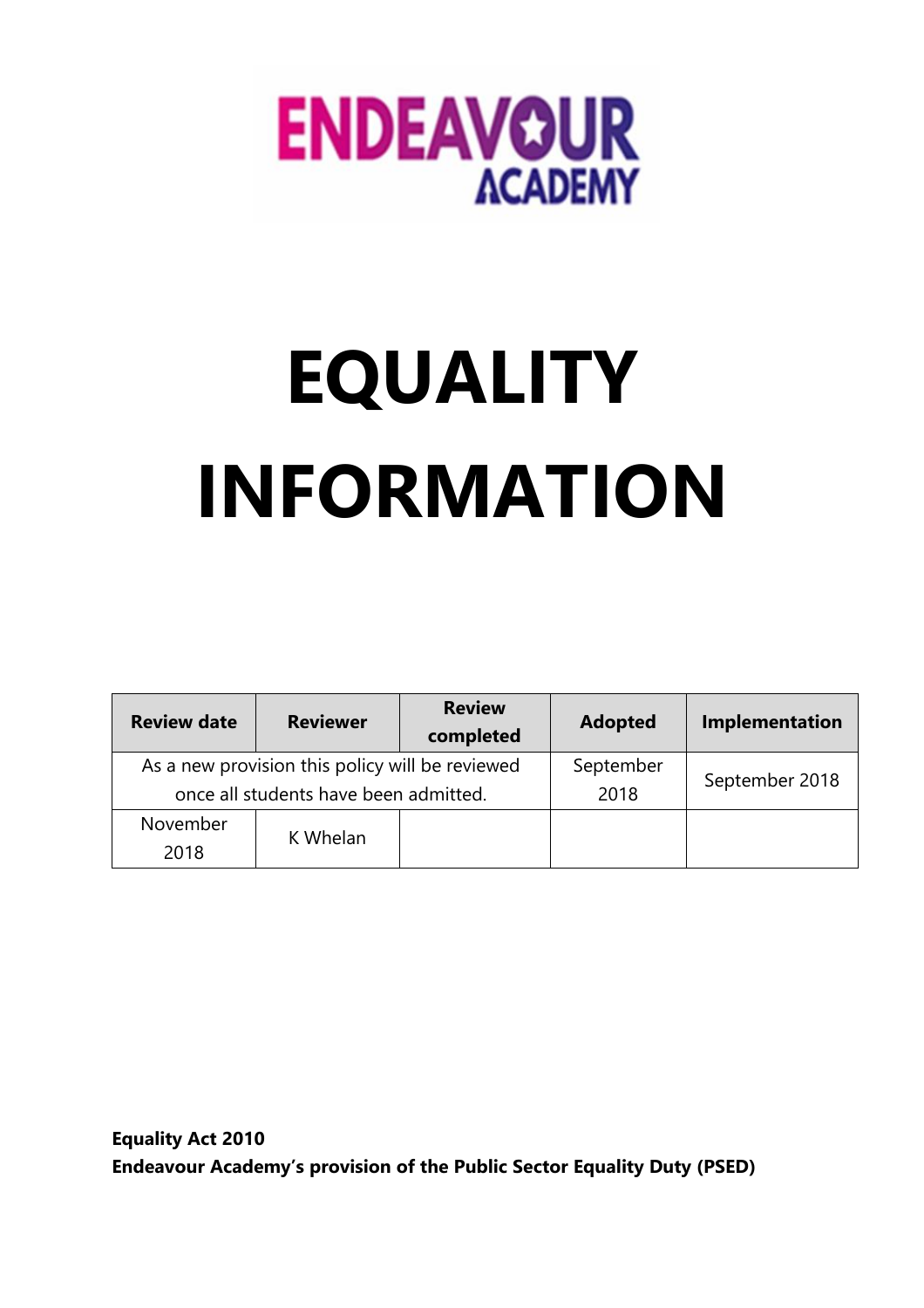We in Endeavour Academy are committed to equality. We aim for every student to fulfil their potential no matter what his/her background or personal circumstances.

We maintain the aim of embedding principles of fairness and equality across our entire curriculum, in assemblies and acts of collective worship, in break and lunchtimes, in pastoral support and in before and after school activities.

We must under the general duty of public sector equality duty, in the exercise of our functions, have due regard to the need to:

- Eliminate discrimination, harassment, victimisation and any other conduct that is prohibited under the Act.
- Advance equality of opportunity between persons who share a relevant protected characteristic and persons who do not share it;
- Foster good relations between persons who share a relevant protected characteristic and persons who do not share it.

This will apply to all students, staff and others using the facilities. We will give relevant and proportionate consideration to the PSED.

The protected characteristics for the school's provisions are:

- Disability
- Gender reassignment
- Pregnancy and maternity
- Race
- Religion or belief
- Sex
- Sexual orientation
- Age (only applicable to staff, not students)
- Marriage and Civil Partnerships (only applicable to staff, not students)

Age and marriage and civil partnership are NOT protected characteristics for the school's provisions for students.

We will have **due regard** to advancing equality of opportunity including making serious consideration of the need to

• remove or minimise disadvantages suffered by persons who share a relevant protected characteristic that are connected to that characteristic;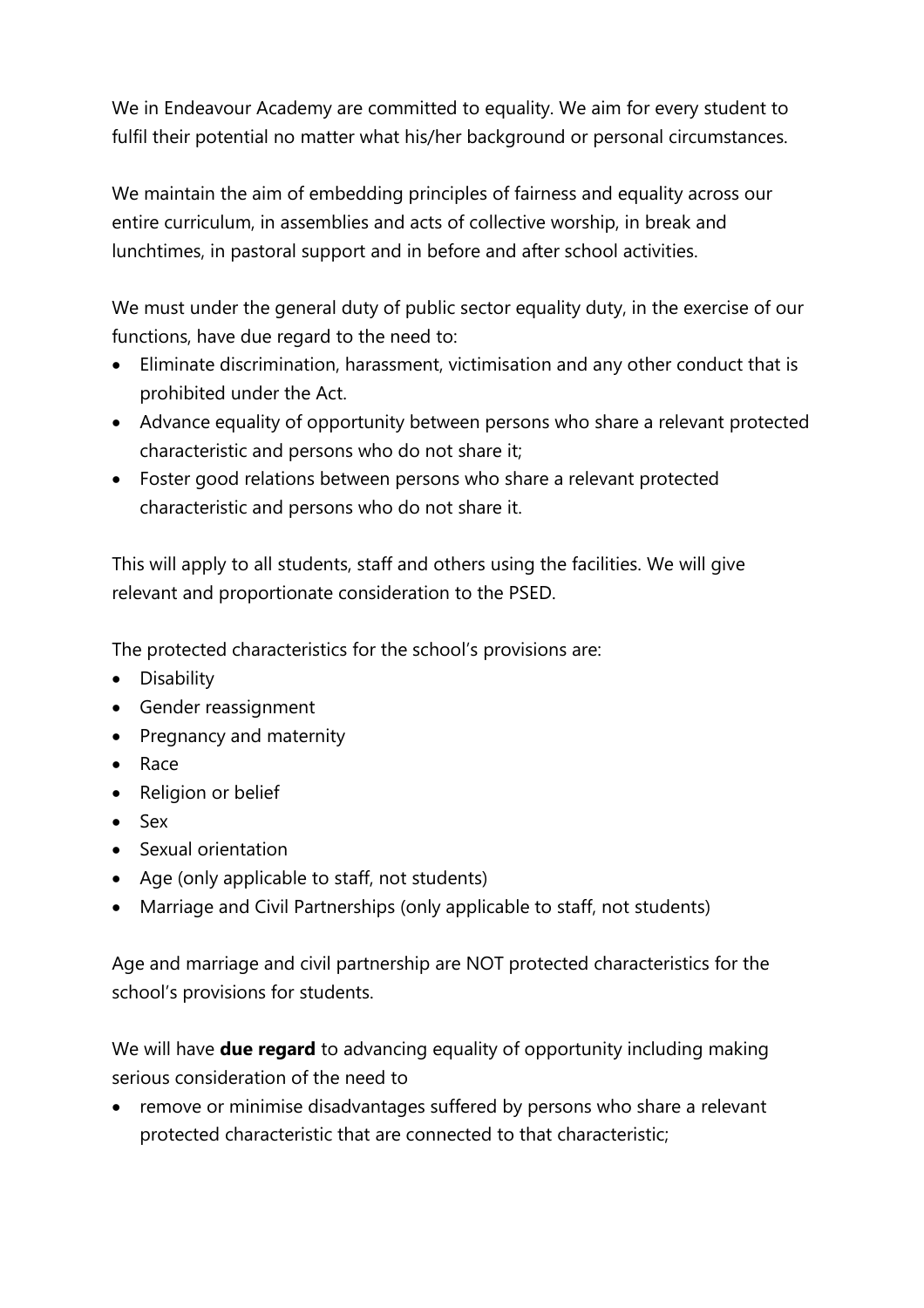- take steps to meet the needs of persons who share a protected characteristic that are different from the needs of persons who do not share it;
- encourage persons who share a relevant protected characteristic to participate in public life or in any activity in which participation by such persons is disproportionately low.

We will take into account the six principles of 'due regard'

- **awareness** all staff know and understand what the law requires
- **timeliness** implications considered before they are implemented
- **rigour** open-minded and rigorous analysis, including parent/student voice
- **non-delegation** the PSED cannot be delegated
- **continuous** ongoing all academic year
- **record-keeping** keep notes and records of decisions & meetings

We welcome the opportunity to be transparent and accountable. To this end we fulfil the specific duties of the Act by:

- publishing our equality information
- publishing our equality objectives

We aim to make the information accessible, easy to read and easy to find.

## **Equality Information**

We maintain confidentiality and work to data protection principles. We publish information in a way so that no student or staff member can be identified.

| Age                            | Figures change - we comply with our equality duty. |  |  |
|--------------------------------|----------------------------------------------------|--|--|
|                                | 100% staff gave information.                       |  |  |
|                                | 0% of staff recorded a disability.                 |  |  |
| <b>Disability</b>              | We ensure reasonable adjustments are made where    |  |  |
|                                | appropriate.                                       |  |  |
|                                | We support any staff member towards gender         |  |  |
| <b>Gender reassignment</b>     | reassignment.                                      |  |  |
| <b>Marriage &amp; civil</b>    | Figures change – we comply with our equality duty. |  |  |
| partnerships                   |                                                    |  |  |
| <b>Pregnancy and maternity</b> | Figures change – we comply with our equality duty. |  |  |
| 'Race' / ethnicity             | 100% staff gave information                        |  |  |
|                                | Our staff profile comprises: White British         |  |  |

## **Staff and governors**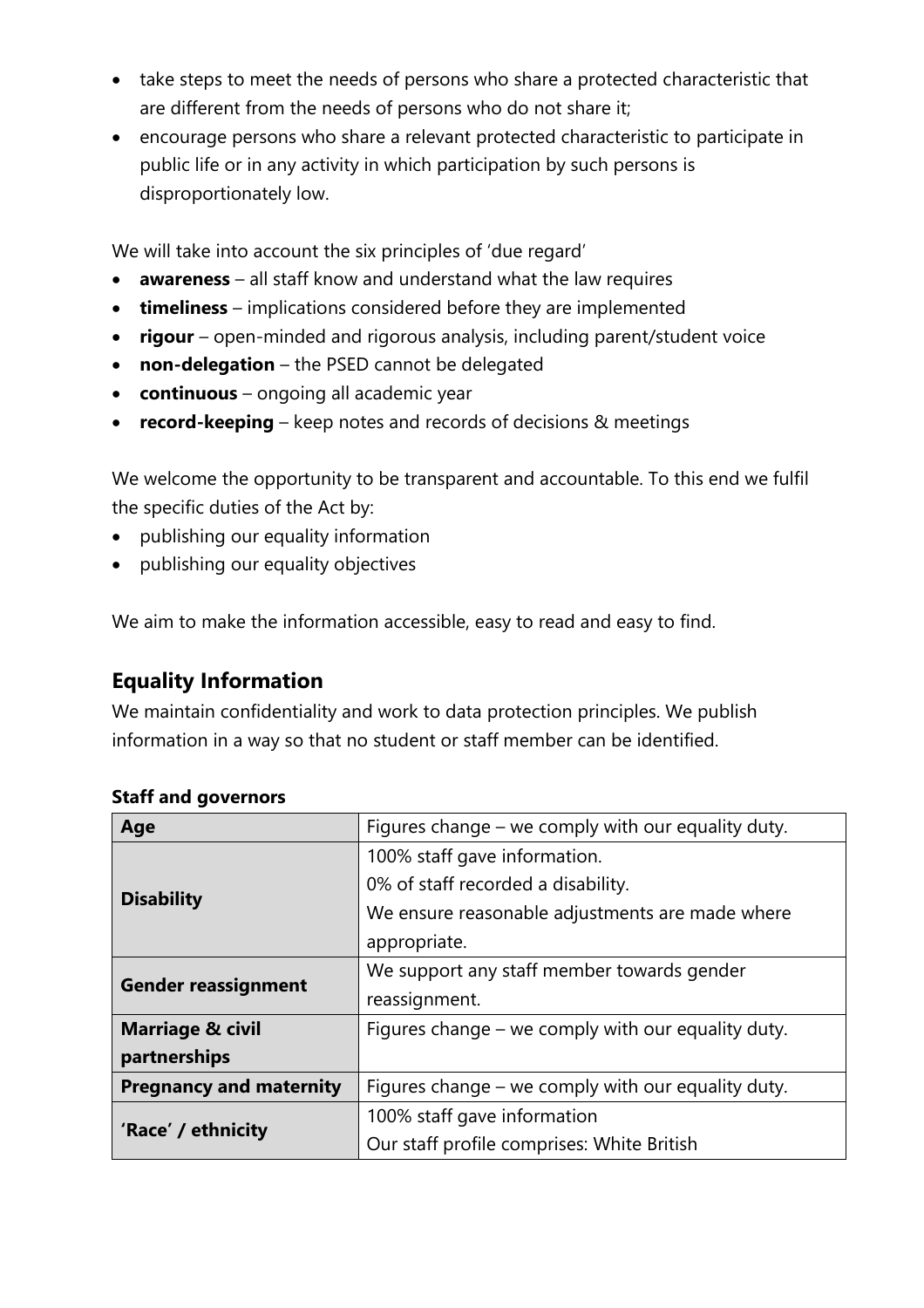|                                 | 100% staff gave information                              |
|---------------------------------|----------------------------------------------------------|
| <b>Religion and Belief / no</b> | Our staff profile comprises:                             |
| belief                          | Christian, Church of England, Roman Catholic, Methodist, |
|                                 | No belief                                                |
| Sex - male/female               | 60% female 40% male                                      |
| <b>Sexual orientation</b>       | We support all staff members regardless of sexual        |
|                                 | orientation                                              |

## **Students**

|                                 | We have students aged from 14 to 16 years old in our  |  |
|---------------------------------|-------------------------------------------------------|--|
| Age                             | school.                                               |  |
|                                 | 100% students gave information.                       |  |
|                                 | No students recorded a disability.                    |  |
| <b>Disability</b>               | We ensure reasonable adjustments are made where       |  |
|                                 | appropriate.                                          |  |
| <b>Gender reassignment</b>      | We support any student towards gender reassignment.   |  |
|                                 | 100% student gave information                         |  |
| 'Race' / ethnicity              | Our student profile comprises: White British.         |  |
|                                 | <b>0% EAL</b>                                         |  |
| <b>EAL (English as an</b>       | The languages spoken within our student profile are:  |  |
| <b>Additional Language)</b>     | English.                                              |  |
|                                 | 100% student gave information.                        |  |
| <b>Religion and Belief / no</b> | Our student profile comprises:                        |  |
| belief                          | Christian, Church of England, Roman Catholic,         |  |
|                                 | Methodist and no belief                               |  |
| <b>SEND</b>                     | All students have Social, Emotional and Mental Health |  |
|                                 | needs.                                                |  |
| Sex - male/female               | 27% female                                            |  |
|                                 | 73% male                                              |  |
| <b>Sexual orientation</b>       | We support all students regardless of sexual          |  |
|                                 | orientation                                           |  |
| <b>Student Premium</b>          | 93% students eligible for Student Premium             |  |

We will update our equality information at least annually

We adopt a whole school approach to equality and consider it important for students to learn about equality and human rights. We adhere to the Equality and Human Rights Commission (EHCR) statement: